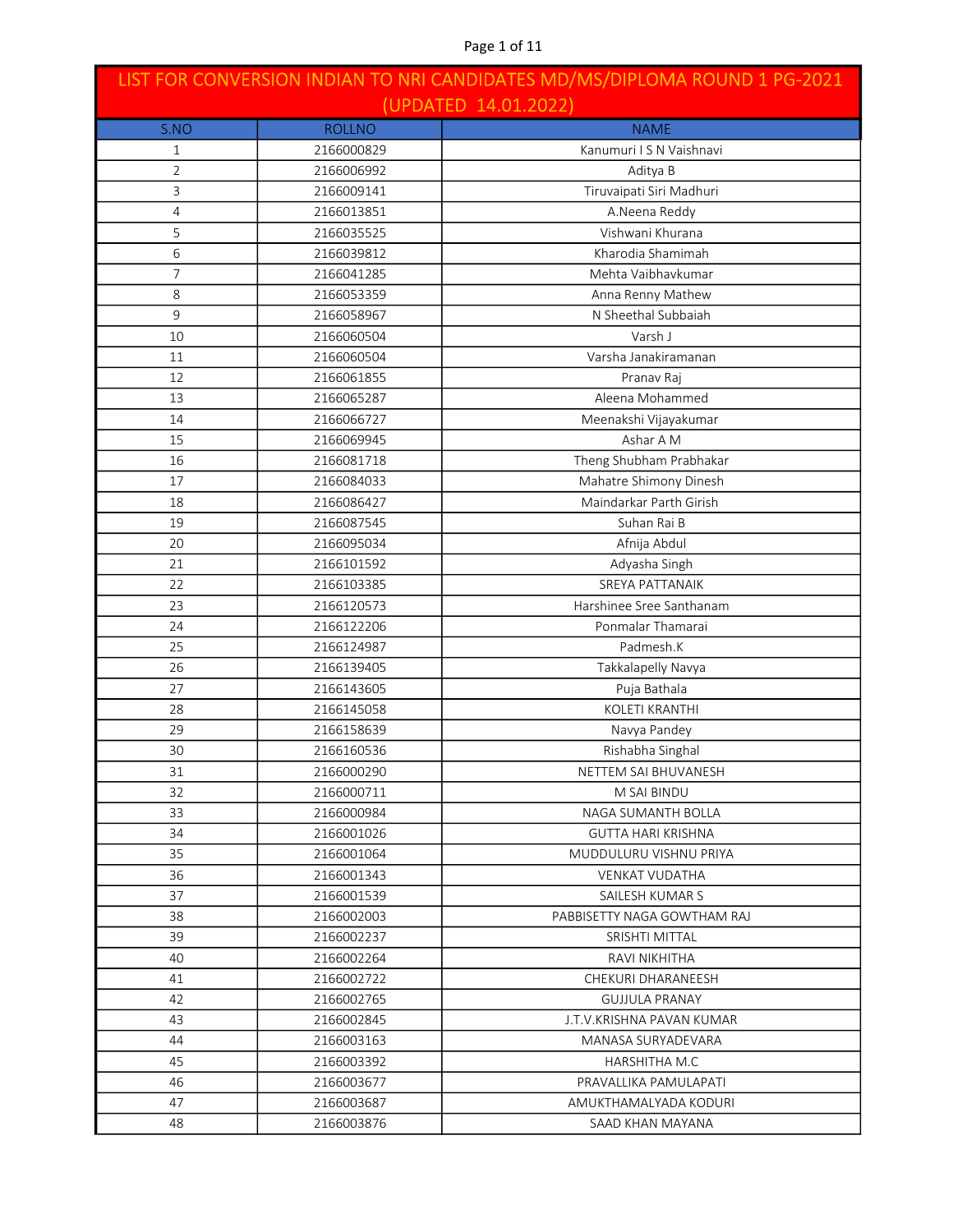| LIST FOR CONVERSION INDIAN TO NRI CANDIDATES MD/MS/DIPLOMA ROUND 1 PG-2021<br>(UPDATED 14.01.2022) |               |                                 |
|----------------------------------------------------------------------------------------------------|---------------|---------------------------------|
| S.NO                                                                                               | <b>ROLLNO</b> | <b>NAME</b>                     |
| 49                                                                                                 | 2166004002    | SAI SPANDANA MAKKAPATI          |
| 50                                                                                                 | 2166004198    | <b>BOMMINENI SRINIVAS REDDY</b> |
| 51                                                                                                 | 2166004726    | PEMMADA ANUSHA                  |
| 52                                                                                                 | 2166005151    | CHANDAMURI HARSHA VARDHAN REDDY |
| 53                                                                                                 | 2166005655    | MODI FAROOQ BASHA               |
| 54                                                                                                 | 2166006289    | KRISHNA REDDY SINGA REDDY       |
| 55                                                                                                 | 2166006751    | YADLAPALLI PRATHYUSHA           |
| 56                                                                                                 | 2166006969    | AFWAAN FAIZAL A                 |
| 57                                                                                                 | 2166007020    | <b>D SRI DIVYA</b>              |
| 58                                                                                                 | 2166007145    | MARAMREDDY SAITEJA              |
| 59                                                                                                 | 2166007147    | MARTHULA HESHISH REDDY          |
| 60                                                                                                 | 2166007475    | <b>B M SANTHAN KUMAR REDDY</b>  |
| 61                                                                                                 | 2166007548    | GADDAM ANEESH KUMAR REDDY       |
| 62                                                                                                 | 2166007612    | KOLAKOTLA AJITHA                |
| 63                                                                                                 | 2166007851    | CHINTHALA SAILAKSHMI SHREYA     |
| 64                                                                                                 | 2166008763    | KADIRE MANI DEEP REDDY          |
| 65                                                                                                 | 2166008766    | KOLLEPALLI SATYAKRUTI           |
| 66                                                                                                 | 2166009786    | <b>KOLLI RESHMA</b>             |
| 67                                                                                                 | 2166010140    | BALUSU VENKATA NARMADA          |
| 68                                                                                                 | 2166010612    | RAGHAVI R                       |
| 69                                                                                                 | 2166011012    | SHREYA V                        |
| 70                                                                                                 | 2166011073    | SRIJHA M                        |
| 71                                                                                                 | 2166011153    | PULIVARTHI CHAITHANYA           |
| 72                                                                                                 | 2166011156    | P BALA VENKATA SAI MANIKANTA    |
| 73                                                                                                 | 2166011206    | <b>DERRICK MATHEW P</b>         |
| 74                                                                                                 | 2166011329    | <b>MOSHIKA B</b>                |
| 75                                                                                                 | 2166011759    | <b>SAVYA REDDY</b>              |
| 76                                                                                                 | 2166011828    | DUGGIRALA AMARA CHARITHA        |
| 77                                                                                                 | 2166011886    | <b>GUDE ANIRUDH SHANMUKH</b>    |
| 78                                                                                                 | 2166012148    | SURYA TEJA AKKINENI             |
| 79                                                                                                 | 2166012160    | PUJITHA GADDE                   |
| 80                                                                                                 | 2166012285    | BHAVANAM SATYA SAI ASRITH       |
| 81                                                                                                 | 2166012390    | KONERU SREYA CHOWDARY           |
| 82                                                                                                 | 2166012453    | LINGINENI VARUN BHASKAR         |
| 83                                                                                                 | 2166012502    | SAI SISIR MADALA                |
| 84                                                                                                 | 2166012507    | MADAPA THERESA SHEFALI          |
| 85                                                                                                 | 2166012535    | <b>GNANASA KALAPALA</b>         |
| 86                                                                                                 | 2166012556    | MUHAMED NAUFAL AFTAALIN M       |
| 87                                                                                                 | 2166012557    | SHIFANA SHAHANI KAISERY         |
| 88                                                                                                 | 2166012665    | SHAMYA MOHAMMED SALIM           |
| 89                                                                                                 | 2166012686    | ROHAN M                         |
| 90                                                                                                 | 2166013050    | <b>MANOJ KUMAR RAVILLA</b>      |
| 91                                                                                                 | 2166013051    | ANILKUMAR VEMULA                |
| 92                                                                                                 | 2166013138    | SAVA NANDA GOPAL                |
| 93                                                                                                 | 2166013172    | SHAIK SHOIAB                    |
| 94                                                                                                 | 2166013334    | KASHYAPI BALA UPASANA THONDEPU  |
| 95                                                                                                 | 2166013418    | PUJITHA KARLAPUDI               |
| 96                                                                                                 | 2166013525    | SREYA YARLAGADDA                |

# Page 2 of 11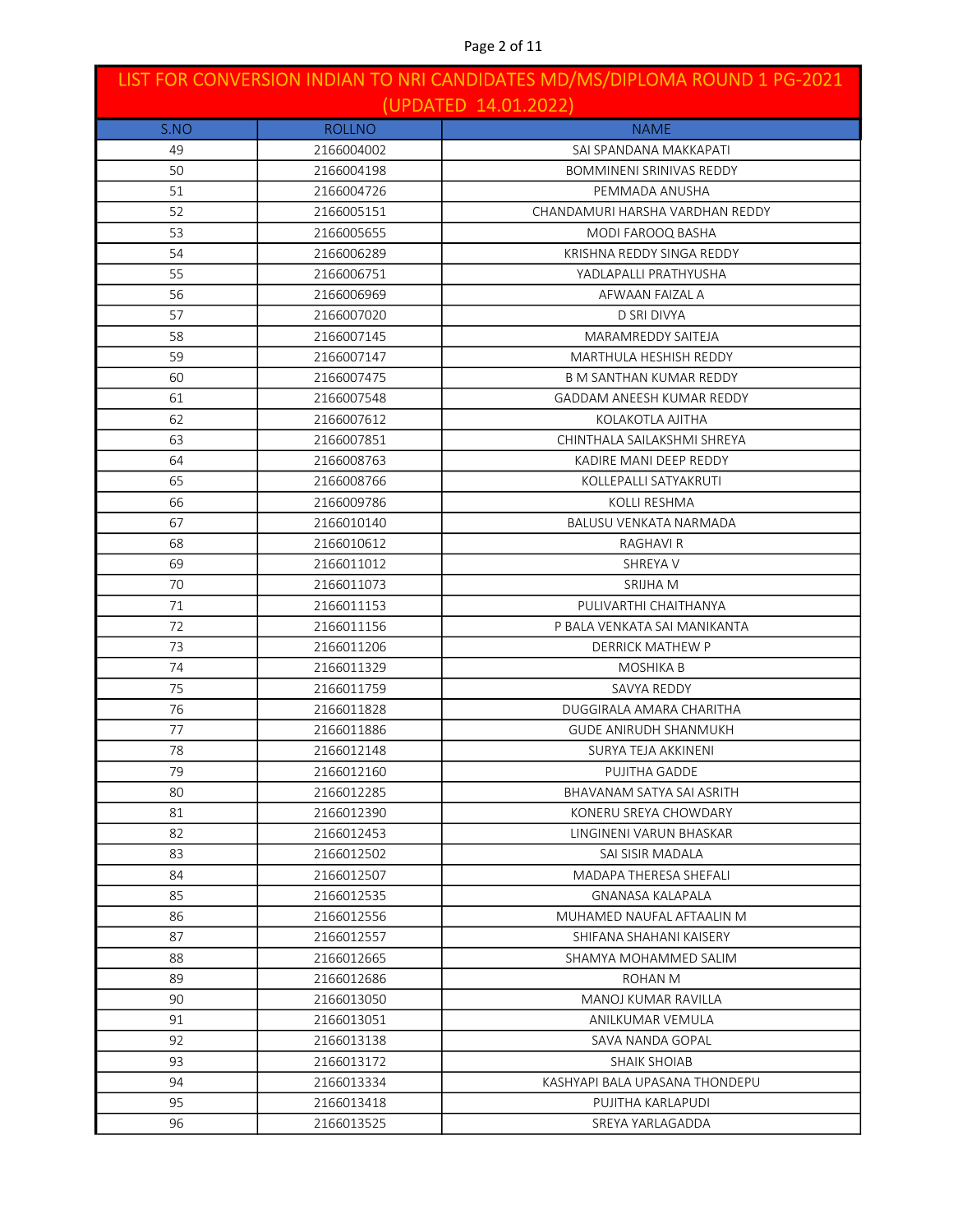| LIST FOR CONVERSION INDIAN TO NRI CANDIDATES MD/MS/DIPLOMA ROUND 1 PG-2021<br>(UPDATED 14.01.2022) |               |                               |
|----------------------------------------------------------------------------------------------------|---------------|-------------------------------|
| S.NO                                                                                               | <b>ROLLNO</b> | <b>NAME</b>                   |
| 97                                                                                                 | 2166013675    | SAI LAASYA REDDY ISKA         |
| 98                                                                                                 | 2166013906    | ANDEY SAI NAGA SOUMYA         |
| 99                                                                                                 | 2166014796    | <b>GUNTAMUKKALA GEETA SAI</b> |
| 100                                                                                                | 2166015081    | KALIDINDI VINAY VARMA         |
| 101                                                                                                | 2166015918    | <b>VASIREDDY GEETHIKA</b>     |
| 102                                                                                                | 2166019297    | SHIKHAR BINDAL                |
| 103                                                                                                | 2166024278    | LAKHDIVE ROHAN SUDHIR         |
| 104                                                                                                | 2166024949    | ADITI SINGH THAKUR            |
| 105                                                                                                | 2166026185    | TAPESH DUTT NAGARIA           |
| 106                                                                                                | 2166026738    | MANIKA PANDEY                 |
| 107                                                                                                | 2166026917    | DR SHAMEEK DAVE               |
| 108                                                                                                | 2166028079    | SHREYAN MOHAPATRA             |
| 109                                                                                                | 2166028647    | AAKRITH DHAKSH DEWAN          |
| 110                                                                                                | 2166029624    | DHRUV KAUSHIK                 |
| 111                                                                                                | 2166029630    | <b>ISHITA THUKRAL</b>         |
| 112                                                                                                | 2166030877    | KARAN CHAUHAN                 |
| 113                                                                                                | 2166032542    | CHRISTINE SHAJI JOHN          |
| 114                                                                                                | 2166032627    | <b>KSHITIZ LAKHEY</b>         |
| 115                                                                                                | 2166034364    | <b>HAEEMS AMITA AUSTIN</b>    |
| 116                                                                                                | 2166034408    | AKHANI VATSAL BHAILALBHAI     |
| 117                                                                                                | 2166035224    | MEHTA VYOMA PARSHADBHAI       |
| 118                                                                                                | 2166035337    | PATEL SAYAL KIRTIKUMAR        |
| 119                                                                                                | 2166035365    | PATEL AKANKSHABEN NILESHKUMAR |
| 120                                                                                                | 2166036181    | <b>GARGI JAYESH RAWAL</b>     |
| 121                                                                                                | 2166037042    | UTSAVI MODI                   |
| 122                                                                                                | 2166039904    | <b>NUPUR RAJESHBHAI PATEL</b> |
| 123                                                                                                | 2166041499    | DISHA NITINBHAI SHAH          |
| 124                                                                                                | 2166041522    | PREKSHA PANTHESH JINWALA      |
| 125                                                                                                | 2166042524    | NISHTHA MANUJA                |
| 126                                                                                                | 2166042829    | <b>VERNIKA GUPTA</b>          |
| 127                                                                                                | 2166043061    | RAVITA                        |
| 128                                                                                                | 2166043101    | AKRITI JAIN                   |
| 129                                                                                                | 2166043313    | AISHWARYA SHARMA              |
| 130                                                                                                | 2166043379    | SHAFALI GULATI                |
| 131                                                                                                | 2166043440    | NITISH BATRA                  |
| 132                                                                                                | 2166044952    | <b>NILAY GUPTA</b>            |
| 133                                                                                                | 2166045291    | INA AGGARWAL                  |
| 134                                                                                                | 2166045541    | AKANKSHA AISHWARYA KANUNGO    |
| 135                                                                                                | 2166045814    | ANMOL SUNEJA                  |
| 136                                                                                                | 2166045893    | SEJAL BAJORIA                 |
| 137                                                                                                | 2166046044    | <b>VIDUR SHARMA</b>           |
| 138                                                                                                | 2166046184    | SUDHANSHU ANAND               |
| 139                                                                                                | 2166048910    | SHREYA KHANDELWAL             |
| 140                                                                                                | 2166049858    | ANISH CHAKRAVARTY             |
| 141                                                                                                | 2166051648    | MONICA D                      |
| 142                                                                                                | 2166051683    | VARSHA NEKKANTI               |
| 143                                                                                                | 2166052008    | PREETI R BHUSNUR              |
| 144                                                                                                | 2166052358    | PRATHEEK S RAO                |

### Page 3 of 11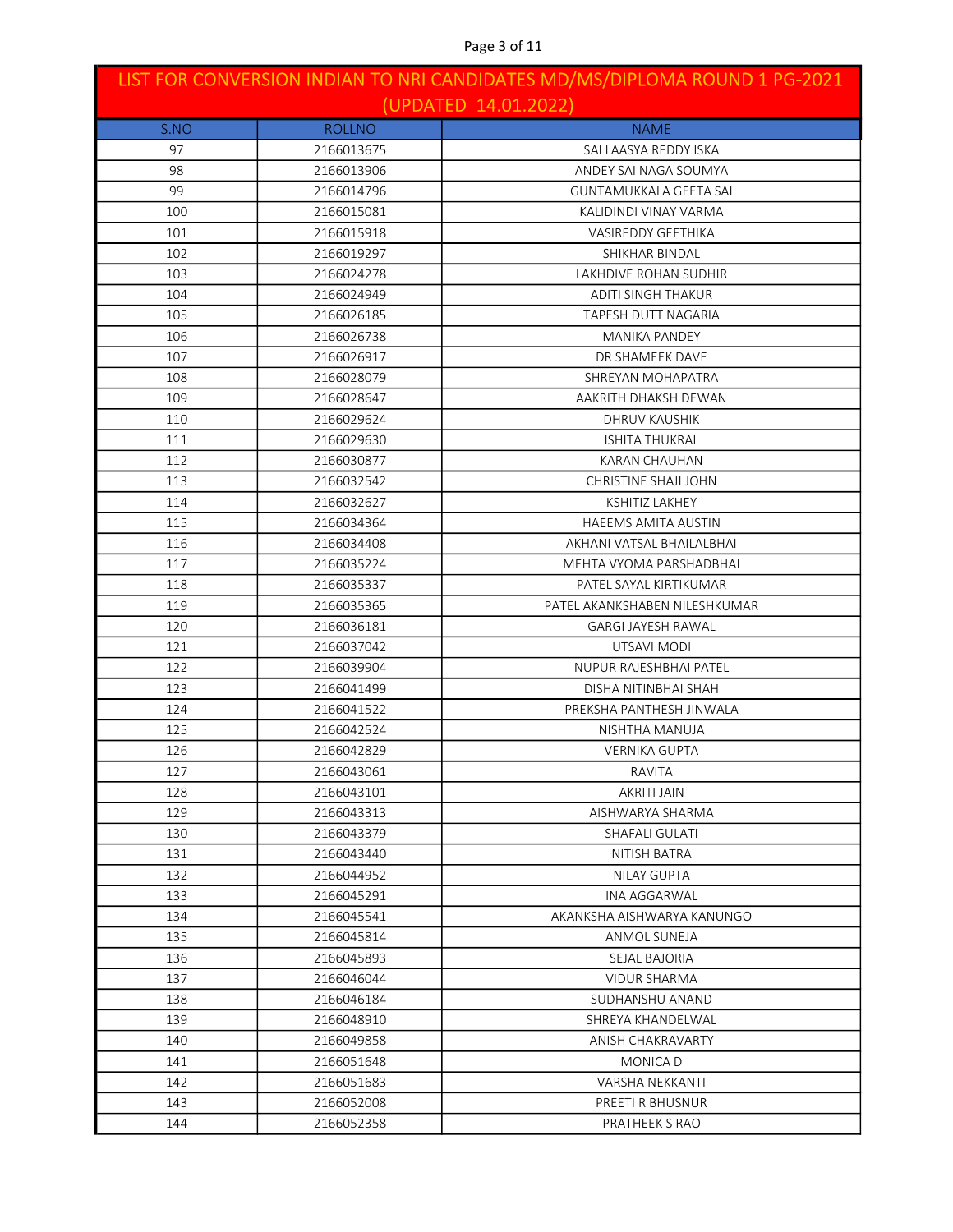| LIST FOR CONVERSION INDIAN TO NRI CANDIDATES MD/MS/DIPLOMA ROUND 1 PG-2021<br>(UPDATED 14.01.2022) |               |                                 |
|----------------------------------------------------------------------------------------------------|---------------|---------------------------------|
| S.NO                                                                                               | <b>ROLLNO</b> | <b>NAME</b>                     |
| 145                                                                                                | 2166052494    | <b>KAILASH S</b>                |
| 146                                                                                                | 2166052628    | RACHANA V                       |
| 147                                                                                                | 2166052757    | SUKHADA ANILKUMAR               |
| 148                                                                                                | 2166052764    | SARPESH A                       |
| 149                                                                                                | 2166052806    | <b>BARATH SURESH</b>            |
| 150                                                                                                | 2166052888    | <b>VIBHA V BHAT</b>             |
| 151                                                                                                | 2166052956    | <b>DANTHAM GAYATHRI</b>         |
| 152                                                                                                | 2166052995    | <b>ISHA SHETTY</b>              |
| 153                                                                                                | 2166053054    | <b>GREESHMA J</b>               |
| 154                                                                                                | 2166053248    | SAMARTH L                       |
| 155                                                                                                | 2166053339    | SNIGDHA P                       |
| 156                                                                                                | 2166053533    | SUJANA.P.REDDY                  |
| 157                                                                                                | 2166053769    | DABBARA SRIKAR                  |
| 158                                                                                                | 2166054004    | PRIYADARSHNI S                  |
| 159                                                                                                | 2166054015    | <b>JOSEPH SOMY PITTAPPILLIL</b> |
| 160                                                                                                | 2166054029    | <b>VENKATESH R S</b>            |
| 161                                                                                                | 2166054080    | SHRI LAKSHMICS                  |
| 162                                                                                                | 2166054244    | VISHAL VIJAYAKUMAR              |
| 163                                                                                                | 2166054265    | VM VIVEKANANDA                  |
| 164                                                                                                | 2166054303    | RAJESHWARI M                    |
| 165                                                                                                | 2166054400    | <b>SWATHI G</b>                 |
| 166                                                                                                | 2166054444    | MANIPAL LAKSHMI BAIJU           |
| 167                                                                                                | 2166054476    | DIKSHITHA MANJUNATH             |
| 168                                                                                                | 2166054693    | <b>ANAKHA PATTIYEIL</b>         |
| 169                                                                                                | 2166054920    | SANJANA JOY                     |
| 170                                                                                                | 2166054923    | KOMALA J                        |
| 171                                                                                                | 2166055258    | SURAJ C N                       |
| 172                                                                                                | 2166055918    | CHARUVI GUTTAL                  |
| 173                                                                                                | 2166056539    | <b>AJAI PATIL</b>               |
| 174                                                                                                | 2166056560    | RACHANA.B.PATIL                 |
| 175                                                                                                | 2166056665    | SWATHI PARVATHI                 |
| 176                                                                                                | 2166057698    | ARADITA C                       |
| 177                                                                                                | 2166057854    | NOMAAN ABDUL SHUKUR             |
| 178                                                                                                | 2166057912    | JAHANA THASNEEM C               |
| 179                                                                                                | 2166057918    | SHIBIN SAMSON OOMMEN            |
| 180                                                                                                | 2166057925    | VARSHA CHINTA                   |
| 181                                                                                                | 2166058123    | SHIFA AYESHA                    |
| 182                                                                                                | 2166058141    | MANASA NAYAK                    |
| 183                                                                                                | 2166058153    | AKSHIT SRIVASTAV                |
| 184                                                                                                | 2166058190    | POOJA KOTIAN                    |
| 185                                                                                                | 2166058193    | SAAHVAR SHETTY                  |
| 186                                                                                                | 2166058226    | ALDEN DSOUZA                    |
| 187                                                                                                | 2166058321    | ANIKA TIKU                      |
| 188                                                                                                | 2166058424    | DRISHYA APPACHU B               |
| 189                                                                                                | 2166058459    | AKSHARAA BENJAMIN               |
| 190                                                                                                | 2166058568    | <b>ARAVIND ES</b>               |
| 191                                                                                                | 2166058731    | SONA C GOWDA                    |
| 192                                                                                                | 2166058841    | DHEEPTHI K L                    |

#### Page 4 of 11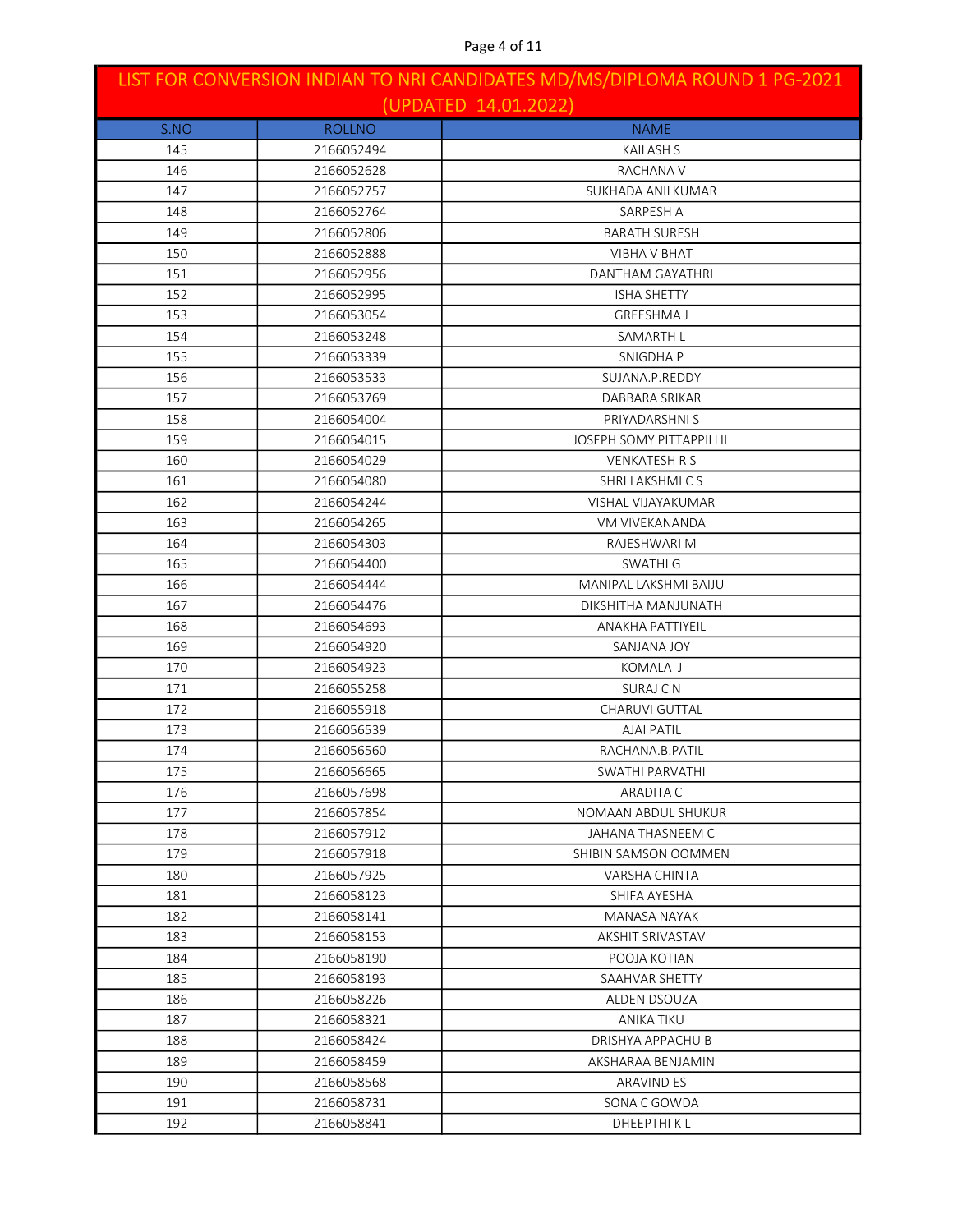| LIST FOR CONVERSION INDIAN TO NRI CANDIDATES MD/MS/DIPLOMA ROUND 1 PG-2021<br>(UPDATED 14.01.2022) |               |                               |
|----------------------------------------------------------------------------------------------------|---------------|-------------------------------|
| S.NO                                                                                               | <b>ROLLNO</b> | <b>NAME</b>                   |
| 193                                                                                                | 2166059146    | SHIVANI R KUNDUR              |
| 194                                                                                                | 2166059486    | ANULA SHARAN DSOUZA           |
| 195                                                                                                | 2166059532    | DR CHIRANTH NADIG             |
| 196                                                                                                | 2166060214    | <b>MONISHA SHETTY</b>         |
| 197                                                                                                | 2166060218    | ANMOL ARVIND BALERI           |
| 198                                                                                                | 2166060343    | KHALEEL MOHAMED SAIF          |
| 199                                                                                                | 2166060632    | DEEPTHI ANNA CHERIAN          |
| 200                                                                                                | 2166061012    | HITHA ROSE MATHEW             |
| 201                                                                                                | 2166061155    | <b>RETTY ANN THOMAS</b>       |
| 202                                                                                                | 2166061391    | FANEESHA POKKAKILLATH SHAKEER |
| 203                                                                                                | 2166061414    | JAYASREE SREEDHARAN           |
| 204                                                                                                | 2166061579    | SALU THAMPI OLICKAL           |
| 205                                                                                                | 2166061638    | LISA ANNA LOUIS               |
| 206                                                                                                | 2166061669    | ANJU JOSEPH                   |
| 207                                                                                                | 2166061843    | <b>GEORGE PAUL</b>            |
| 208                                                                                                | 2166061947    | <b>SRUTHI SURESH</b>          |
| 209                                                                                                | 2166062043    | ANJU LIZA ZACHARIAH           |
| 210                                                                                                | 2166062877    | <b>SHIFA NASER</b>            |
| 211                                                                                                | 2166063344    | NIRANJANA S PILLAI            |
| 212                                                                                                | 2166063446    | NEETHU SAFFAR                 |
| 213                                                                                                | 2166063539    | EUNICE SUSAN THOMSON          |
| 214                                                                                                | 2166064258    | RISHI S NARAYANAN             |
| 215                                                                                                | 2166064301    | RAMSEENA RAHEEM               |
| 216                                                                                                | 2166064373    | NEHLA AMIR KANJARANDY         |
| 217                                                                                                | 2166064517    | SEBASTIAN THOMAS              |
| 218                                                                                                | 2166064970    | U N MOHSINA MOHAMMED          |
| 219                                                                                                | 2166065822    | SMITHA OOMMEN                 |
| 220                                                                                                | 2166066185    | <b>ABHIJITH ROYS</b>          |
| 221                                                                                                | 2166066383    | RICHIN ANNA JOHNSON           |
| 222                                                                                                | 2166066552    | REJO VARKEY CYRIAC            |
| 223                                                                                                | 2166066761    | SHWETA SUSAN KOSHY            |
| 224                                                                                                | 2166067323    | GOKUL ASHOK                   |
| 225                                                                                                | 2166067610    | <b>CALVIN ROBY</b>            |
| 226                                                                                                | 2166067832    | SAJIDA.MPK                    |
| 227                                                                                                | 2166067928    | HASHIM C                      |
| 228                                                                                                | 2166068979    | <b>KS SIDHARTH</b>            |
| 229                                                                                                | 2166069678    | DAYA BABU                     |
| 230                                                                                                | 2166069728    | <b>GOPIKA PREMNATH</b>        |
| 231                                                                                                | 2166069971    | ATHULYA A BHAGYA              |
| 232                                                                                                | 2166070006    | SHAROOQ MOHAMMED RAFFIQUE     |
| 233                                                                                                | 2166070462    | MATHEW JOHN MATHAI            |
| 234                                                                                                | 2166070504    | AKSHAY J KUMAR                |
| 235                                                                                                | 2166071317    | EVE THOMAS                    |
| 236                                                                                                | 2166071864    | MOHAMMED THANSEEF             |
| 237                                                                                                | 2166071898    | FIDA ANJUM                    |
| 238                                                                                                | 2166072146    | ARUN GEORGE M VARKEY          |
| 239                                                                                                | 2166072394    | ALEXSON SONEY                 |
| 240                                                                                                | 2166072952    | GAYATHRI JYOTHISH             |

### Page 5 of 11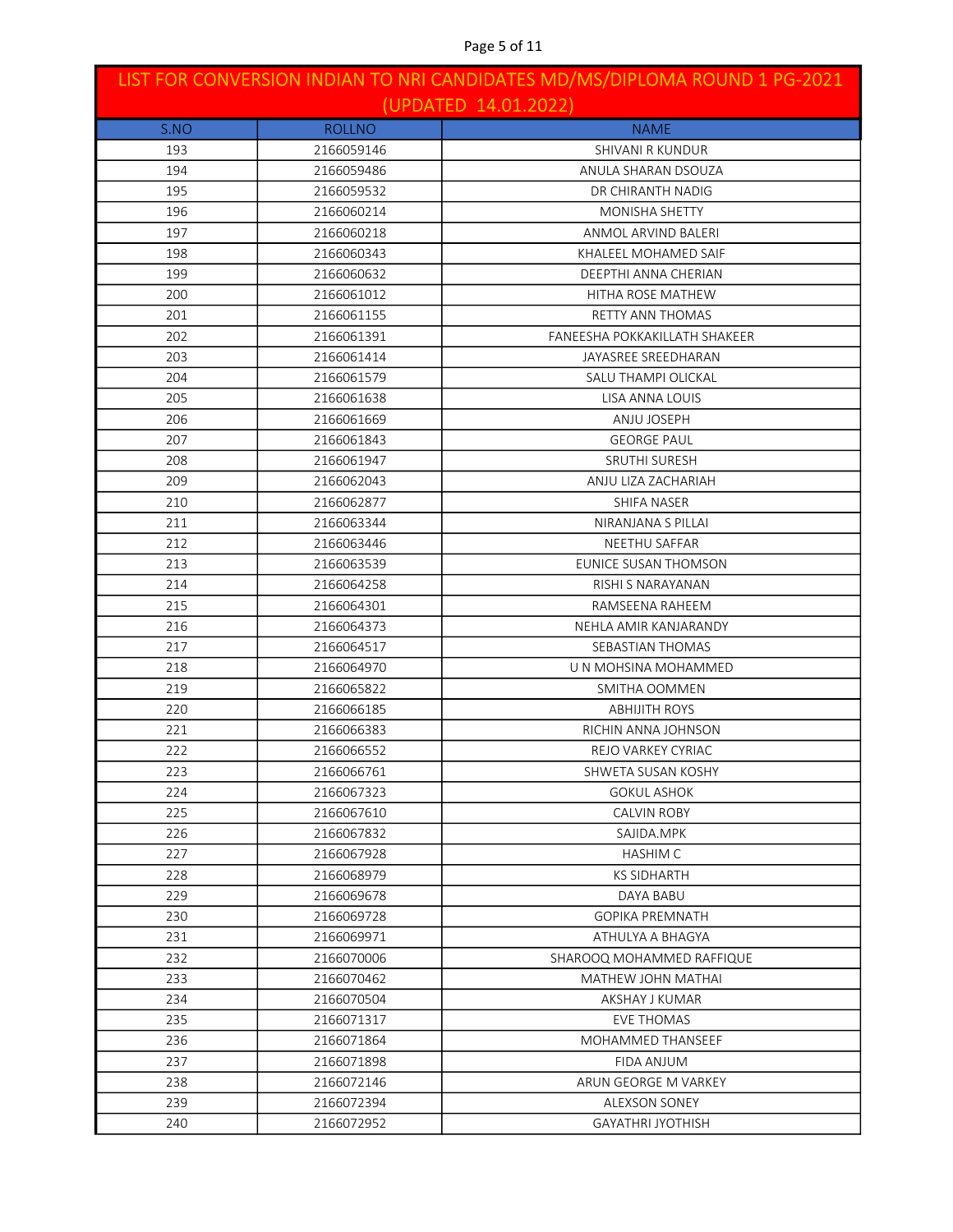| LIST FOR CONVERSION INDIAN TO NRI CANDIDATES MD/MS/DIPLOMA ROUND 1 PG-2021<br>(UPDATED 14.01.2022) |               |                                      |
|----------------------------------------------------------------------------------------------------|---------------|--------------------------------------|
| S.NO                                                                                               | <b>ROLLNO</b> | <b>NAME</b>                          |
| 241                                                                                                | 2166073354    | ROSE JOSE                            |
| 242                                                                                                | 2166073542    | FATIMA SHAMLA                        |
| 243                                                                                                | 2166073712    | <b>BAQIR HUSSAIN VP</b>              |
| 244                                                                                                | 2166074079    | NIHARIKA SINGH                       |
| 245                                                                                                | 2166075808    | <b>TANVI CHAUDHARY</b>               |
| 246                                                                                                | 2166077018    | VIMARSH KUMAR GUPTA                  |
| 247                                                                                                | 2166079450    | PATEL SHRADDHA KIRITBHAI             |
| 248                                                                                                | 2166079491    | VAISHYA KARAN RAJNIKANT              |
| 249                                                                                                | 2166079764    | DAULE NIMISHA PANDURANG              |
| 250                                                                                                | 2166080045    | SONONE VIRAJ RAJENDRA                |
| 251                                                                                                | 2166080764    | WANKHADE KAUSTUBH RUPCHAND           |
| 252                                                                                                | 2166080822    | WANKHADE SUKHADA SHAILESH            |
| 253                                                                                                | 2166080855    | PANDHARIKAR HRISHIKESH SHRIRAM       |
| 254                                                                                                | 2166081063    | <b>BAHEKAR AKSHAY ANUP</b>           |
| 255                                                                                                | 2166081796    | BEMBDE VAIDEHI RAMAKANT              |
| 256                                                                                                | 2166082895    | <b>VALLURU MANASA REDDY</b>          |
| 257                                                                                                | 2166083407    | PRIYANKA RAJESH PATIL                |
| 258                                                                                                | 2166084284    | TRIMBAKE SIDDHARTH ANIL              |
| 259                                                                                                | 2166084834    | <b>HARDIK KALDA</b>                  |
| 260                                                                                                | 2166084897    | WADKAR VIDHYADHAR SURYAKANT          |
| 261                                                                                                | 2166084953    | TRISH LARISSA MIRANDA                |
| 262                                                                                                | 2166085116    | POHUJA MINAL VINOD                   |
| 263                                                                                                | 2166085333    | PRIYA BHESANIYA                      |
| 264                                                                                                | 2166085362    | SERA TSHERING WANGDI                 |
| 265                                                                                                | 2166085420    | ANUJ SAMIR PARIKH                    |
| 266                                                                                                | 2166085736    | ADAM AISHA FAROOQ                    |
| 267                                                                                                | 2166085852    | VERMA ANUR ANURAG                    |
| 268                                                                                                | 2166086629    | THAKKER YESHA JAYESH                 |
| 269                                                                                                | 2166086826    | <b>LAKHANI SHREY RANJITKUMAR</b>     |
| 270                                                                                                | 2166087071    | <b>MUDIT GUPTA</b>                   |
| 271                                                                                                | 2166087328    | CHANDAN VINAYAK PRADEEP              |
| 272                                                                                                | 2166087438    | RAGHAVAN VIDHYA RANGANATHAN JAYASREE |
| 273                                                                                                | 2166087586    | SHETTY AKASH RAMAKRISHNA             |
| 274                                                                                                | 2166087761    | MALVIYA JAY ARVIND                   |
| 275                                                                                                | 2166087780    | KALAMBE SHASHANK ASHOK               |
| 276                                                                                                | 2166088820    | DESHMUKH SANIKA KRISHNA              |
| 277                                                                                                | 2166089037    | SHUBHAM SANJAY BHANGDE               |
| 278                                                                                                | 2166089040    | JAISWAL SHARWARI SANJAY              |
| 279                                                                                                | 2166089432    | MOHAMMED MUSHTAQ BHAT                |
| 280                                                                                                | 2166091298    | MISHRA VARUN ONKARNATH               |
| 281                                                                                                | 2166091368    | ROHAN AVINASH SONAWANE               |
| 282                                                                                                | 2166091593    | SOLKAR HAMZA MOATASIM                |
| 283                                                                                                | 2166091905    | KHALADKAR ANIKET ABASAHEB            |
| 284                                                                                                | 2166091982    | SNEHA AMARNATH                       |
| 285                                                                                                | 2166092078    | DUBE SHEETAL ARUN                    |
| 286                                                                                                | 2166092321    | REDDY AVANI GATLA                    |
| 287                                                                                                | 2166092594    | <b>BHOLE HOMESH PRAVIN</b>           |
| 288                                                                                                | 2166092609    | ARUN BIJU OOMMEN                     |

### Page 6 of 11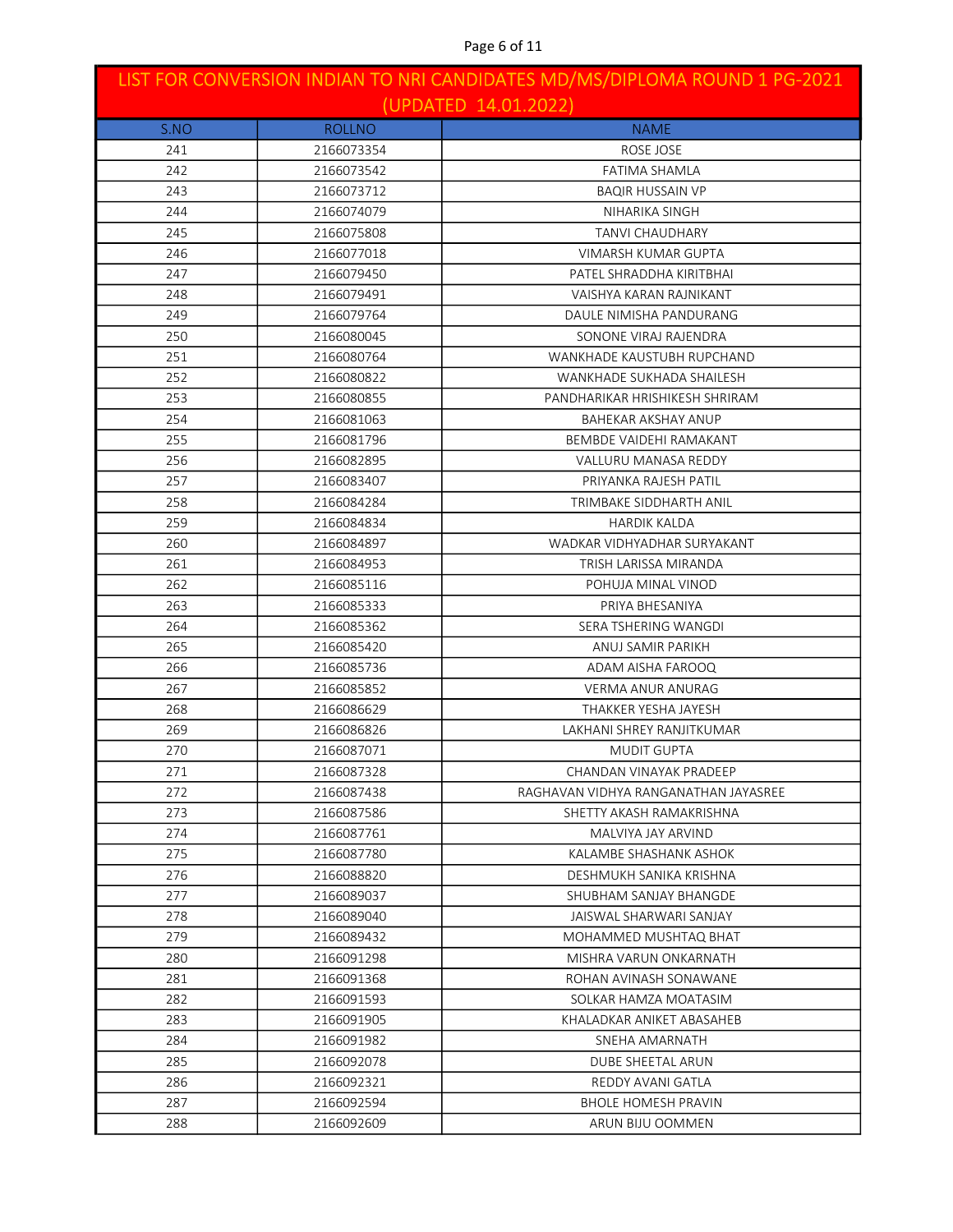| LIST FOR CONVERSION INDIAN TO NRI CANDIDATES MD/MS/DIPLOMA ROUND 1 PG-2021<br>(UPDATED 14.01.2022) |               |                               |
|----------------------------------------------------------------------------------------------------|---------------|-------------------------------|
| S.NO                                                                                               | <b>ROLLNO</b> | <b>NAME</b>                   |
| 289                                                                                                | 2166092728    | <b>GUNDETI VISHWAK</b>        |
| 290                                                                                                | 2166093091    | KOTHARI CHETAN CHOTHMAL       |
| 291                                                                                                | 2166093160    | SHALMOL THOMAS M              |
| 292                                                                                                | 2166093326    | <b>ANN MATHEW</b>             |
| 293                                                                                                | 2166093378    | ASMA JAVED                    |
| 294                                                                                                | 2166093577    | NIGHOT ADITYA RAJESH          |
| 295                                                                                                | 2166094305    | RAKH SATYAJEET SANJAY         |
| 296                                                                                                | 2166094702    | ANUGRAH SURESH                |
| 297                                                                                                | 2166094820    | LIMAYE VARUN UDAY RASHNA      |
| 298                                                                                                | 2166095399    | SAURABH KIRDAT                |
| 299                                                                                                | 2166095652    | JADHAV SHANVI VIKRAMSINHA     |
| 300                                                                                                | 2166095952    | LAWAND SHIVAM SUDHAKAR        |
| 301                                                                                                | 2166097080    | SHREYA SAHU                   |
| 302                                                                                                | 2166097169    | DEOLIKAR VINIT VIJAY          |
| 303                                                                                                | 2166097219    | DESHMUKH RANJEET MANCHAKRAO   |
| 304                                                                                                | 2166097641    | PREETAM SOIBAM SINGH          |
| 305                                                                                                | 2166100544    | ANISHA BISWAL                 |
| 306                                                                                                | 2166100693    | TANMAYA BRAHMADARSHINI BHUYAN |
| 307                                                                                                | 2166102280    | KIMAYA MANGESH PATIL          |
| 308                                                                                                | 2166102292    | NAYEEMA TAZEEN                |
| 309                                                                                                | 2166102343    | P.HIMA BINDU                  |
| 310                                                                                                | 2166104672    | SUMER DUTT SHARMA             |
| 311                                                                                                | 2166107024    | SIDHARTH SOFAT                |
| 312                                                                                                | 2166108661    | ANIL KUMAR YADAV              |
| 313                                                                                                | 2166109632    | SHREYANSH CHOPRA              |
| 314                                                                                                | 2166110492    | <b>ROHITASH</b>               |
| 315                                                                                                | 2166113066    | <b>HEERA LAL YADAV</b>        |
| 316                                                                                                | 2166114078    | AJIT CHOUDHARY                |
| 317                                                                                                | 2166115874    | KHERAJ RAM                    |
| 318                                                                                                | 2166116138    | VIRENDRA KUMAR KALWAR         |
| 319                                                                                                | 2166116307    | MAHESH KUMAR                  |
| 320                                                                                                | 2166118116    | KARNIKA MAHENDIRAN            |
| 321                                                                                                | 2166118136    | V.DARSHINI                    |
| 322                                                                                                | 2166118153    | SHIFA KHAIRUN A               |
| 323                                                                                                | 2166118207    | AJAY LUCAS RUBBEN PRABHUSA    |
| 324                                                                                                | 2166118209    | DEEPTHI A                     |
| 325                                                                                                | 2166118227    | ASHNA JAFFREY                 |
| 326                                                                                                | 2166118234    | <b>VINATHI BOMMIREDDY</b>     |
| 327                                                                                                | 2166118236    | <b>GAUTHAM S</b>              |
| 328                                                                                                | 2166118384    | THOMAS MARTIN                 |
| 329                                                                                                | 2166118450    | VIVIN MUTHUMANI               |
| 330                                                                                                | 2166118598    | SREEJA                        |
| 331                                                                                                | 2166118682    | SHASHANK SUDEEP               |
| 332                                                                                                | 2166118985    | REYA MECCA                    |
| 333                                                                                                | 2166118994    | NANDINI NARAYANAN             |
| 334                                                                                                | 2166119554    | SAKTHI SHANMUGASUNDARAM P     |
| 335                                                                                                | 2166119579    | NIDARSHANA PANDIAN            |
| 336                                                                                                | 2166119729    | SATISH R                      |

### Page 7 of 11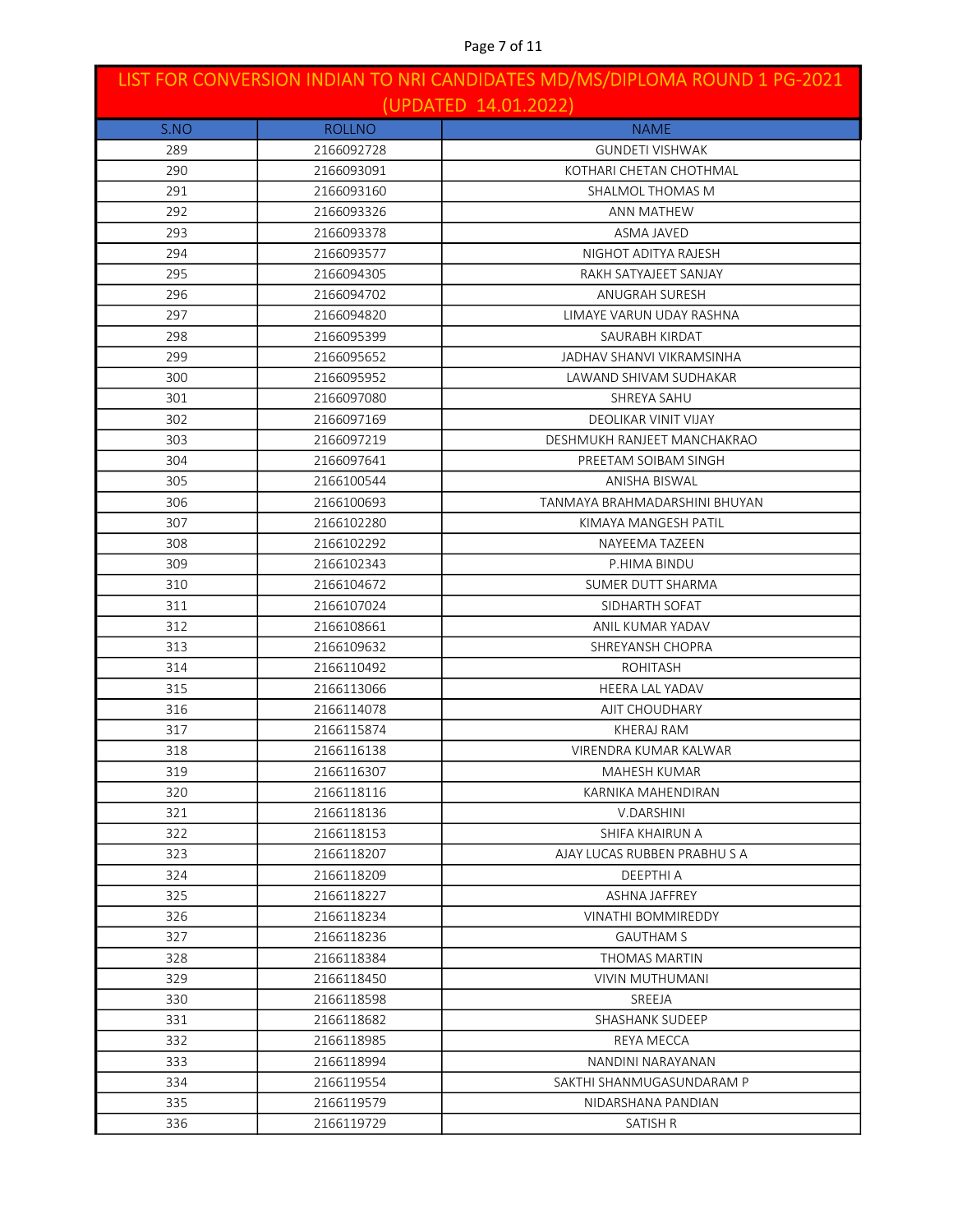| LIST FOR CONVERSION INDIAN TO NRI CANDIDATES MD/MS/DIPLOMA ROUND 1 PG-2021<br>(UPDATED 14.01.2022) |               |                                 |
|----------------------------------------------------------------------------------------------------|---------------|---------------------------------|
|                                                                                                    | <b>ROLLNO</b> | <b>NAME</b>                     |
| S.NO<br>337                                                                                        | 2166119902    | MANISH BABBU U G                |
| 338                                                                                                | 2166120078    | ARUNA NANDHINI M                |
| 339                                                                                                | 2166120095    | RAJALAKSHMI S                   |
| 340                                                                                                | 2166120145    | NITHEESH                        |
| 341                                                                                                | 2166120263    | <b>NIVEDITHA</b>                |
| 342                                                                                                | 2166120304    | SARAH NAZNEEN                   |
| 343                                                                                                | 2166120426    | <b>JANE PRIYA J</b>             |
| 344                                                                                                | 2166120773    | NIKITHA.K                       |
| 345                                                                                                | 2166120823    | DHANVANTH RAJESH B              |
| 346                                                                                                | 2166120914    | PRIYANKA R M                    |
| 347                                                                                                | 2166121619    | ABINAYA SRINIVASA RANGAN        |
| 348                                                                                                | 2166121675    | <b>KAVITHA V</b>                |
| 349                                                                                                | 2166121974    | KRUTHIGA KUMARI BALASUBRAMANIAN |
| 350                                                                                                | 2166122066    | <b>IFFATH MISBAH CP</b>         |
| 351                                                                                                | 2166122089    | ROMA JAYAKRISHNAN               |
| 352                                                                                                | 2166122108    | KANDASAMY CHANDRASEKAR KANNAN   |
| 353                                                                                                | 2166122197    | R.MANICKAM                      |
| 354                                                                                                | 2166122414    | V.A.RAMYA                       |
| 355                                                                                                | 2166122443    | PRIYANGA POOMANI                |
| 356                                                                                                | 2166122608    | DEEPAK RAJ S                    |
| 357                                                                                                | 2166122725    | SHAMILI KANNAPPAN               |
| 358                                                                                                | 2166123107    | AKSHARA                         |
| 359                                                                                                | 2166124606    | SHRI VARSHINI BALAKRISHNAN      |
| 360                                                                                                | 2166126174    | AHAMED ASHIK M                  |
| 361                                                                                                | 2166126256    | <b>RUPASRIV</b>                 |
| 362                                                                                                | 2166126444    | ARUNACHALAM ASHWIN A.D          |
| 363                                                                                                | 2166127751    | SUBHALEKSHMI DINESH             |
| 364                                                                                                | 2166128614    | A. DANIEL BRAXTON               |
| 365                                                                                                | 2166130185    | ARJUN KRISHNAN                  |
| 366                                                                                                | 2166130186    | RUMESH KANNAN G                 |
| 367                                                                                                | 2166130396    | SAMYUKTHA SENDHIL               |
| 368                                                                                                | 2166131987    | R K ADHAVAN CHIDHAMBARAM        |
| 369                                                                                                | 2166132676    | V.R.NIVEDHA                     |
| 370                                                                                                | 2166133439    | M.MOHAMED ETHIRIS               |
| 371                                                                                                | 2166133714    | MAANASA G                       |
| 372                                                                                                | 2166133736    | SAKTHI SARAVANAN J              |
| 373                                                                                                | 2166133864    | AILENE SHRIYA REDDY             |
| 374                                                                                                | 2166134286    | PRAVEEN SINGARAM T              |
| 375                                                                                                | 2166134304    | <b>GAYATHRI P T</b>             |
| 376                                                                                                | 2166134338    | AKSHAI.V                        |
| 377                                                                                                | 2166134498    | SHANTHA GOVINDARAJ              |
| 378                                                                                                | 2166134934    | RAJA SUJITH KUMAR D             |
| 379                                                                                                | 2166135262    | KADHIJ FATHIMA M                |
| 380                                                                                                | 2166135499    | AGNES VARSHINI R                |
| 381                                                                                                | 2166135613    | P VENKATESAN                    |
| 382                                                                                                | 2166136655    | ASHIKA BANU                     |
| 383                                                                                                | 2166136695    | NIKITHAA PADMANABAN             |
| 384                                                                                                | 2166137133    | ISWARIYA ALIAS SANKARI          |

### Page 8 of 11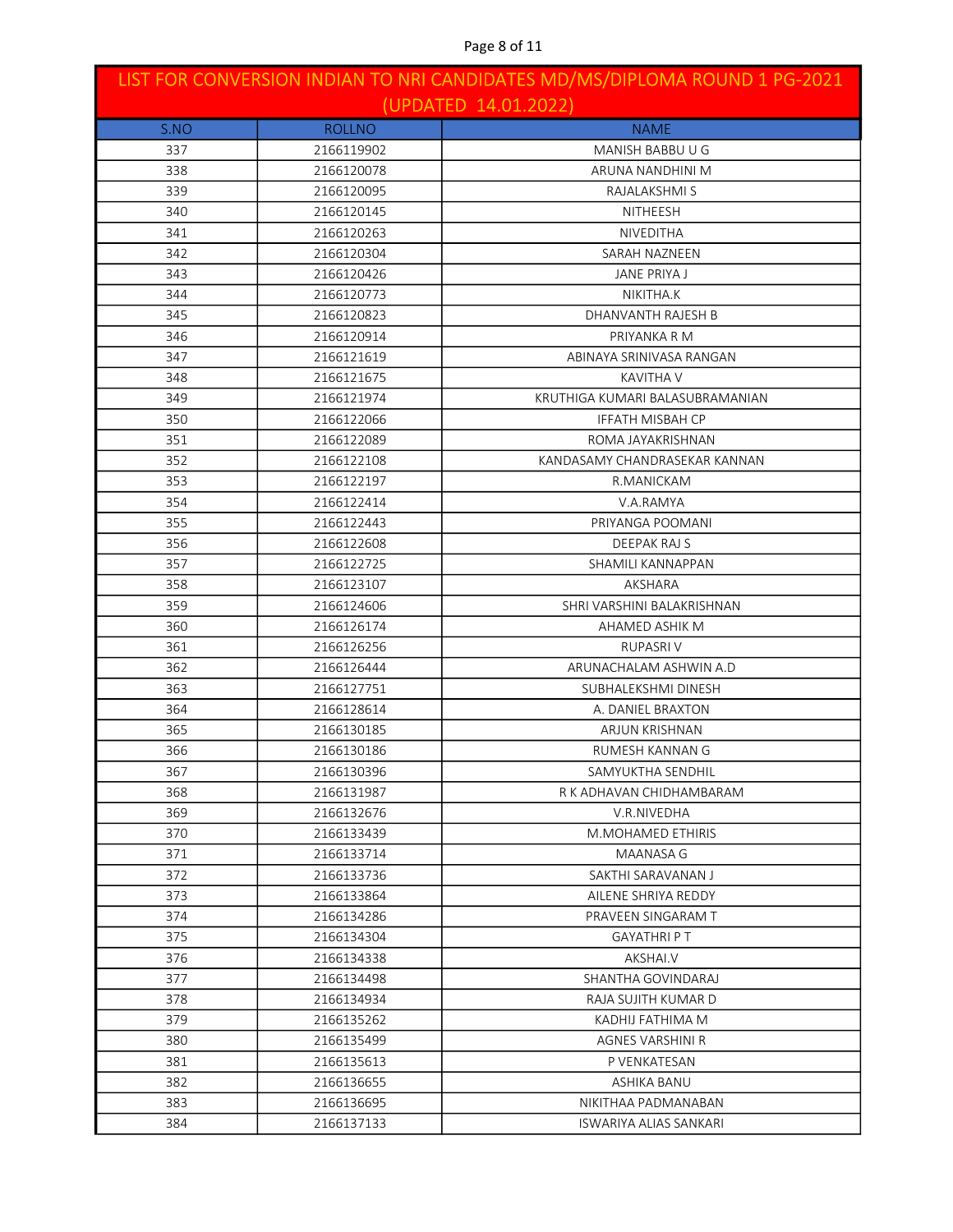| LIST FOR CONVERSION INDIAN TO NRI CANDIDATES MD/MS/DIPLOMA ROUND 1 PG-2021<br>(UPDATED 14.01.2022) |               |                                  |
|----------------------------------------------------------------------------------------------------|---------------|----------------------------------|
| S.NO                                                                                               | <b>ROLLNO</b> | <b>NAME</b>                      |
| 385                                                                                                | 2166137943    | UNNATI ACHANTA                   |
| 386                                                                                                | 2166137990    | PUNJARI PURNAJYOTHI              |
| 387                                                                                                | 2166138697    | <b>BALAJI S</b>                  |
| 388                                                                                                | 2166138707    | SAMYUKTHA S                      |
| 389                                                                                                | 2166138713    | PRATHIK TODUPUNOORI              |
| 390                                                                                                | 2166138737    | NIHAA JABEEN S                   |
| 391                                                                                                | 2166138937    | PRATYUSHA ANUMOLU                |
| 392                                                                                                | 2166138942    | SIDDA VINOD KUMAR REDDY          |
| 393                                                                                                | 2166139030    | DONISRI MORAMPUDI                |
| 394                                                                                                | 2166139141    | SUNKISHELA PREETHAM              |
| 395                                                                                                | 2166139344    | T MANIDEEP                       |
| 396                                                                                                | 2166139591    | V VIDYASRI                       |
| 397                                                                                                | 2166139668    | VADAVATHA LAKSHMI SUMANA         |
| 398                                                                                                | 2166139714    | VISVARATH VARADARAJAN            |
| 399                                                                                                | 2166139793    | SURYA TEJA MEKA                  |
| 400                                                                                                | 2166139803    | MALLINENI KAILASH                |
| 401                                                                                                | 2166139872    | <b>BHOGADI SAI SAILENDRA</b>     |
| 402                                                                                                | 2166140028    | CHILAKAMARRY HRUDHAY REDDY       |
| 403                                                                                                | 2166140136    | CHAVA KAVYA                      |
| 404                                                                                                | 2166140290    | DEVAREDDY THANMAYINI             |
| 405                                                                                                | 2166140295    | D.ANUNYA                         |
| 406                                                                                                | 2166140324    | DANDU SATYA SRAVANTHI            |
| 407                                                                                                | 2166140383    | DEVIREDDY NAYANIKA REDDY         |
| 408                                                                                                | 2166140403    | MANIMOZHI M D                    |
| 409                                                                                                | 2166140607    | <b>GUNDAPANENI EASHWAR CHAND</b> |
| 410                                                                                                | 2166140637    | <b>G RAVI TEJA</b>               |
| 411                                                                                                | 2166140657    | <b>G.SHRUTI</b>                  |
| 412                                                                                                | 2166140735    | SATHVIKA GANTA                   |
| 413                                                                                                | 2166140957    | BHIMAVARAPU VINEENDER REDDY      |
| 414                                                                                                | 2166141166    | DOMAKUNTLA ATUL VISHWANATH       |
| 415                                                                                                | 2166141224    | <b>G ESHWAR GOUD</b>             |
| 416                                                                                                | 2166141560    | JAYENDRA MANNAN V                |
| 417                                                                                                | 2166141573    | KEDAR RITHVIK PATCHIPULUSU       |
| 418                                                                                                | 2166141602    | LIPIKA PRABHU                    |
| 419                                                                                                | 2166141767    | P.APURVAA                        |
| 420                                                                                                | 2166142023    | M RAMSHANKER REDDY               |
| 421                                                                                                | 2166142052    | M MANOSRI                        |
| 422                                                                                                | 2166142107    | MARAM SANJANA                    |
| 423                                                                                                | 2166142147    | MACHIPEDDY MOURYA                |
| 424                                                                                                | 2166142151    | MADAMSETTI AKHILRAJ              |
| 425                                                                                                | 2166142229    | EAGA LINISH REDDY                |
| 426                                                                                                | 2166142314    | <b>MANNE SOUBHAGYA</b>           |
| 427                                                                                                | 2166142364    | MATAM PREETHAM KUMAR             |
| 428                                                                                                | 2166142660    | MOHAMMED YUSHA                   |
| 429                                                                                                | 2166142774    | SAI SUKESH.A                     |
| 430                                                                                                | 2166142929    | MUMMADI ROHIT REDDY              |
| 431                                                                                                | 2166142992    | SOUNDHAR SUBRAMANIAN M           |
| 432                                                                                                | 2166143152    | NALUBOLU PUSHPAKETU              |

### Page 9 of 11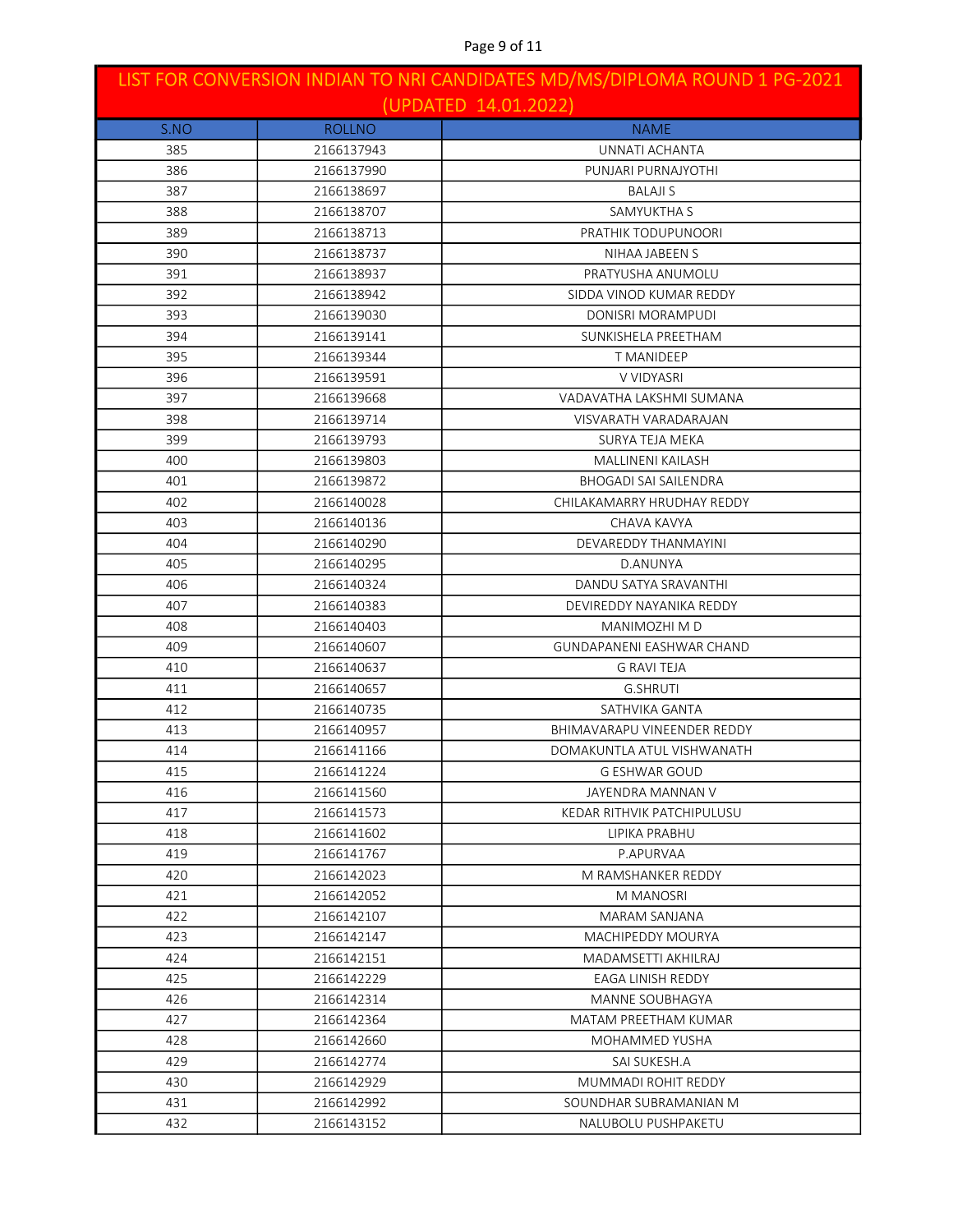| LIST FOR CONVERSION INDIAN TO NRI CANDIDATES MD/MS/DIPLOMA ROUND 1 PG-2021<br>(UPDATED 14.01.2022) |               |                                      |
|----------------------------------------------------------------------------------------------------|---------------|--------------------------------------|
| S.NO                                                                                               | <b>ROLLNO</b> | <b>NAME</b>                          |
| 433                                                                                                | 2166143415    | PERAM BALA KRISHNA                   |
| 434                                                                                                | 2166143428    | PEDDAREDDYGARI AMRUTH SIMHA REDDY    |
| 435                                                                                                | 2166143445    | SREYA PULLALAREVU                    |
| 436                                                                                                | 2166143552    | PATCHAVA VENGALA KRISHNA TEJA        |
| 437                                                                                                | 2166143626    | PINJARI SHAIK SHAVALI                |
| 438                                                                                                | 2166143765    | <b>ASHUTOSH LOHIYA</b>               |
| 439                                                                                                | 2166143916    | <b>B A MEENAKSHI</b>                 |
| 440                                                                                                | 2166143987    | <b>BONGU S RAMA CHARAN</b>           |
| 441                                                                                                | 2166144006    | <b>B SAMSKRUTHI</b>                  |
| 442                                                                                                | 2166144049    | SHARAVI BUDANUR                      |
| 443                                                                                                | 2166144146    | <b>BANDI BABITA GOUD</b>             |
| 444                                                                                                | 2166144224    | <b>GOTTAPU SAI SASHANK</b>           |
| 445                                                                                                | 2166144265    | <b>GULAM RAFEEQ</b>                  |
| 446                                                                                                | 2166144319    | <b>GUTTA GOUTHAM KRISHNA</b>         |
| 447                                                                                                | 2166144539    | <b>JUDE JACOB</b>                    |
| 448                                                                                                | 2166144695    | K SHIREESHA                          |
| 449                                                                                                | 2166144835    | KUMARESH DAS GUPTA                   |
| 450                                                                                                | 2166144981    | KEESARA GODHA REDDY                  |
| 451                                                                                                | 2166145049    | KOKKULA VISHNU PRIYA                 |
| 452                                                                                                | 2166145080    | KONATHAM SIDDHARTHA                  |
| 453                                                                                                | 2166145082    | <b>KONDA SANJITH</b>                 |
| 454                                                                                                | 2166145132    | <b>VENKAT SAI SATWIK JARUGUMALLI</b> |
| 455                                                                                                | 2166145565    | AYUSHI AGARWAL                       |
| 456                                                                                                | 2166145811    | SHREYA REDDY NALAPAPIREDDI           |
| 457                                                                                                | 2166146179    | <b>VELAGAPUDI SIDDHARTHA</b>         |
| 458                                                                                                | 2166146196    | SRIMANNARAYANA REDDY M               |
| 459                                                                                                | 2166146425    | ERRABALLY NIKHIL                     |
| 460                                                                                                | 2166146430    | ELAGANDULA VENUMADHAV                |
| 461                                                                                                | 2166147025    | NIKHITA S DESAI                      |
| 462                                                                                                | 2166147175    | UZMA SHIREEN                         |
| 463                                                                                                | 2166147745    | YALAMADDI OOHA DHARANI               |
| 464                                                                                                | 2166148477    | RACHANA VOOTUKURU                    |
| 465                                                                                                | 2166149151    | SAI AISHWARYA CHIRLA                 |
| 466                                                                                                | 2166149623    | <b>CHETHY SUDEEPTHI</b>              |
| 467                                                                                                | 2166149816    | SATYAKIRAN BANDARU                   |
| 468                                                                                                | 2166151940    | SAHIL AHMAD                          |
| 469                                                                                                | 2166153178    | RAJ LAKSHMI CHAUDHARY                |
| 470                                                                                                | 2166154113    | APURVA SINGH                         |
| 471                                                                                                | 2166154755    | ANMOL ATTRI                          |
| 472                                                                                                | 2166155072    | RAVI AGRAWAL                         |
| 473                                                                                                | 2166159400    | PREKSHA DUGAR                        |
| 474                                                                                                | 2166161415    | ROHAN SIROHI                         |
| 475                                                                                                | 2166161588    | SHUBHAM ARORA                        |
| 476                                                                                                | 2166165188    | <b>GAURAV KUMAR</b>                  |
| 477                                                                                                | 2166165410    | AARUSHI SINHA                        |
| 478                                                                                                | 2166165683    | DHRUV MATHUR                         |
| 479                                                                                                | 2166167445    | PREM PRAKASH                         |
| 480                                                                                                | 2166168974    | ANSHUL SOOD                          |

# Page 10 of 11